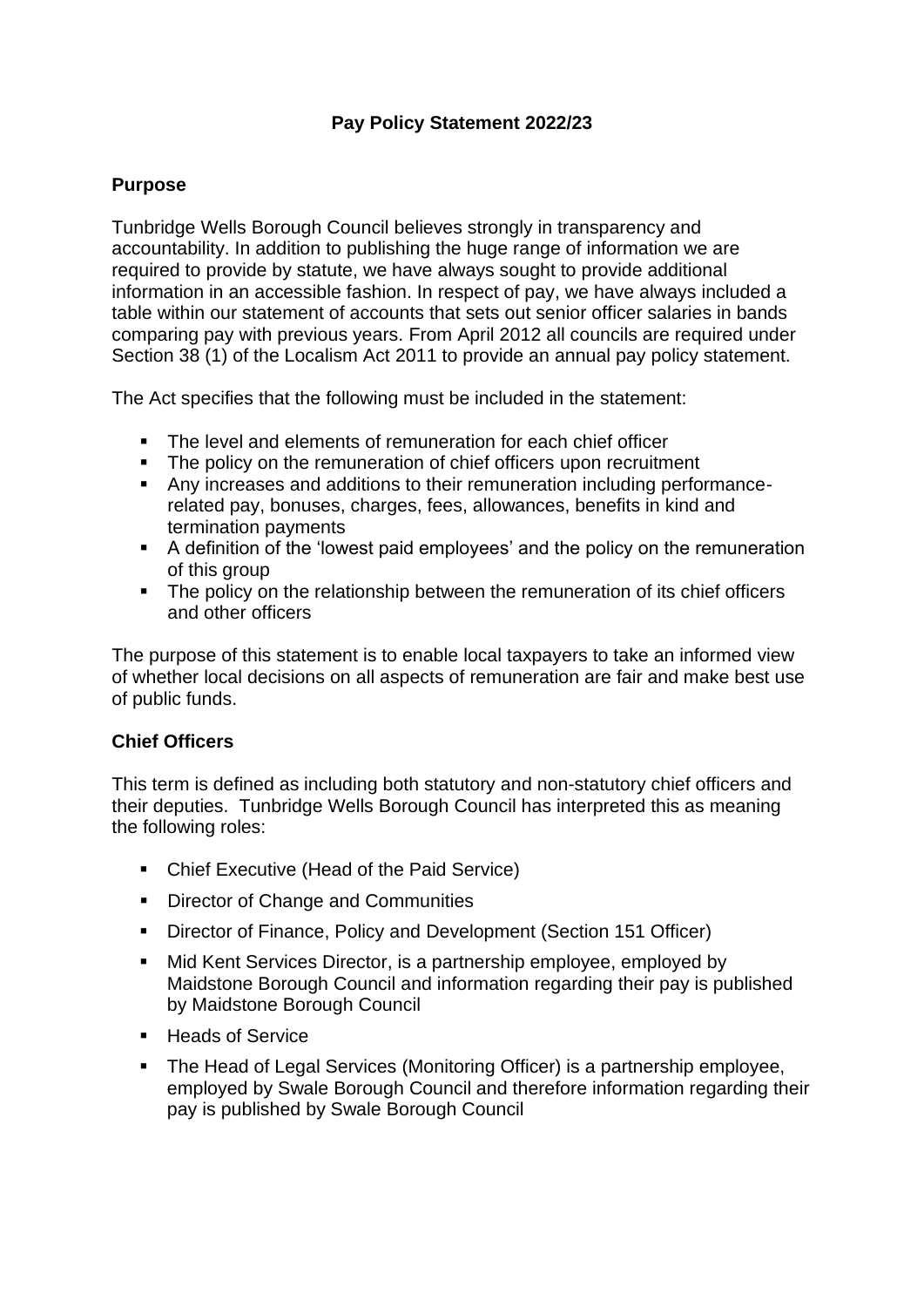# **Remuneration of Chief Officers**

| <b>Chief Officer</b>                                                       | <b>Grade</b>    | <b>Market Median</b><br>(salary at 100%<br>of the grade)<br>£pa | <b>Bonus</b>   | <b>Additional</b><br>benefits and<br>allowances                                                  |
|----------------------------------------------------------------------------|-----------------|-----------------------------------------------------------------|----------------|--------------------------------------------------------------------------------------------------|
| <b>Chief Executive</b>                                                     | <b>CEX</b>      | 127,500                                                         | $\overline{0}$ | Election fees as<br><b>Returning Officer</b>                                                     |
| Director of Change<br>and Communities                                      | <b>DIR</b>      | 96,660                                                          | $\overline{0}$ |                                                                                                  |
| Director of Finance,<br>Policy and<br>Development<br>(Section 151 Officer) | <b>DIR</b>      | 96,660                                                          | $\mathbf 0$    | <b>Market Supplement</b><br>£4,936 and<br>Election fees as<br>Deputy Returning<br><b>Officer</b> |
| Head of Housing,<br>Health &<br>Environment                                | SM <sub>1</sub> | 81,200                                                          | $\overline{0}$ |                                                                                                  |
| <b>Head of Economic</b><br>Development &<br>Property                       | SM <sub>1</sub> | 81,200                                                          | $\overline{0}$ |                                                                                                  |
| <b>Head of Planning</b>                                                    | SM <sub>1</sub> | 81,200                                                          | $\mathbf 0$    |                                                                                                  |
| Head of HR,<br><b>Customer Service &amp;</b><br>Culture                    | SM <sub>1</sub> | 81,200                                                          | $\overline{0}$ |                                                                                                  |
| Head of Finance &<br><b>Procurement (Deputy</b><br>S151 Officer)           | SM <sub>1</sub> | 81,200                                                          | $\mathbf 0$    | <b>Market Supplement</b><br>£4,936                                                               |
| <b>Head of Digital</b><br>Services &<br>Communications                     | SM <sub>2</sub> | 70,080                                                          | $\mathbf 0$    |                                                                                                  |
| Head of Policy &<br>Governance                                             | SM <sub>3</sub> | 60,300                                                          | $\overline{0}$ |                                                                                                  |
| <b>Head of Facilities &amp;</b><br><b>Community Hubs</b>                   | SM <sub>3</sub> | 60,300                                                          | $\mathbf 0$    |                                                                                                  |

The above are effective from 1 April 2022.

#### **Salaries on recruitment**

Tunbridge Wells Borough Council is committed to the principles of contribution pay (as set out in a report to the General Purposes Committee on 19 April 2010), and appoints all new starters to the entry zone of the grade (95 per cent). The same principle applies to posts that are re-graded to a higher grade through the job evaluation process.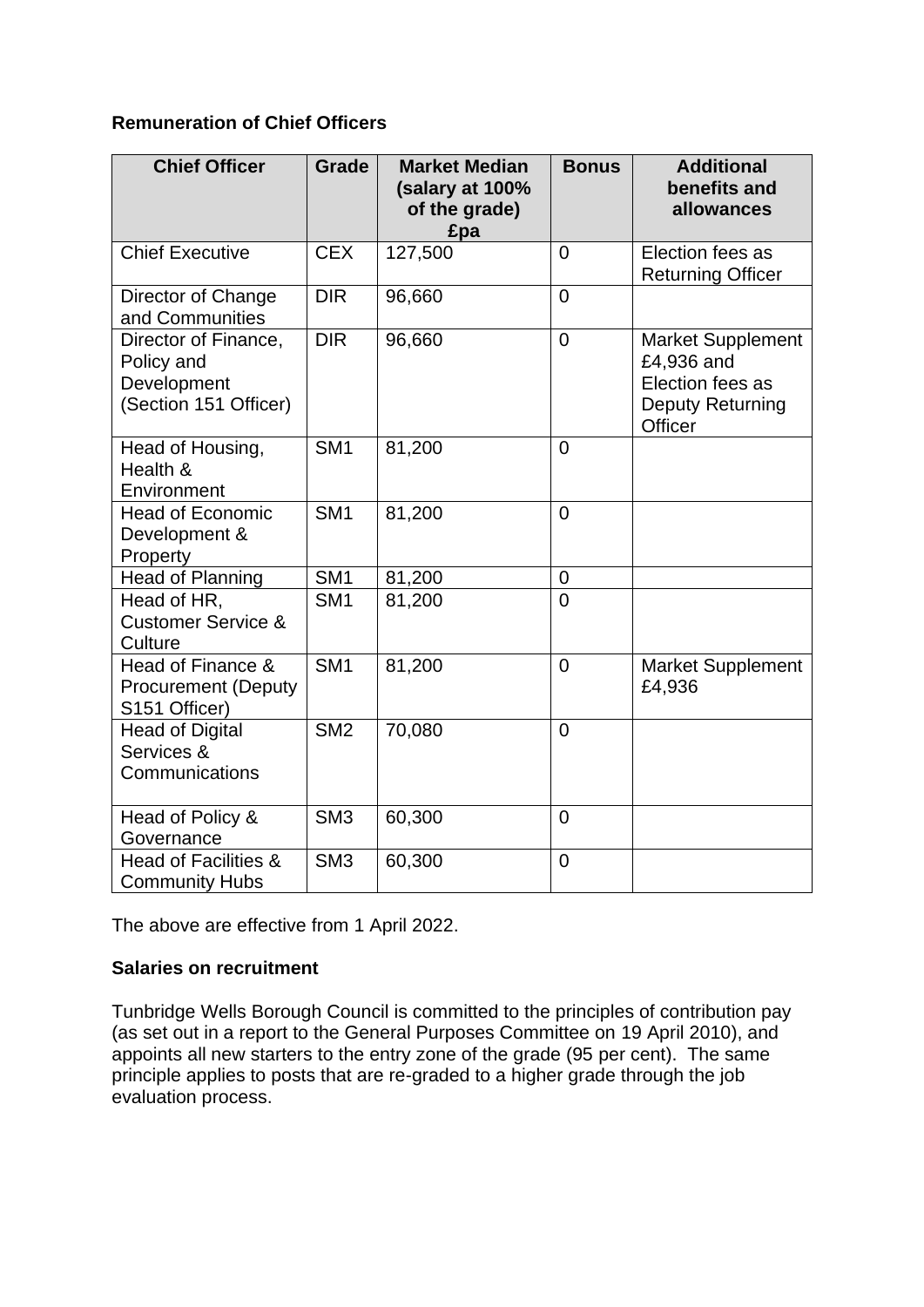## **Lowest paid employees**

This term is defined as meaning those employed on the lowest pay scale in the Council's pay structure. The lowest pay scale is Grade C. Following a review of salaries and a desire to keep pace with the living wage from 1 April 2022 the lowest pay grade is Grade C. Grade B has been deleted.

#### **Pay determination and pay progression**

The Council's contribution pay scheme and severance policies apply equally to all staff, as does the career average pension scheme. Salary ranges are based on the South East Public and Not for Profit sector (excluding London). Each grade runs from 95 -105 per cent, where 100 per cent is the market median and progression along the scale is based solely on contribution and the achievement of agreed objectives. When the 105 per cent is reached subsequent annual contribution related pay awards are still made in addition to the 105 per cent but are not consolidated. The Council reviews its pay scales annually and undertakes a formal benchmarking exercise at least every 3 years and will continue to do so. Management Board have agreed there will be a 2% cost-of-living increase for 2022- 2023.

## **Pay multiplier**

Tunbridge Wells Borough Council has calculated the mean and median salaries of its staff, and the ratios between those and the highest paid member of staff as follows:

Mean Salary 2022/23 = £33,906

Median Salary 2022/23 = £29,849

Chief Executive as a ratio to Mean Salary = 3.95

Chief Executive as a ratio to Median Salary = 4.49

Chief Executive as a ratio to Grade C 100% Salary = 6.59

This Council believes that, as a general principle, the Chief Executive's salary should be no more than ten times that of the lowest paid member of staff.

# **Grade determination**

The Council uses the HAY job evaluation scheme to evaluate the grades of all its jobs from the lowest to the highest paid. The scheme was introduced in 2001. In 2010, the Council commissioned a review of its grading structure and pegged its pay to the market median for the South East Public and Not for Profit sector (excluding London). It was also agreed that the Council would consider on an annual basis whether or not it should re-commission a benchmarking exercise to ensure that the Council remains aligned to the market mid-point of the South East Public and Not for Profit sector (excluding London). This was approved by the General Purposes Committee on 19 April 2010. The Council's benchmarked position was reviewed for the first time in 2014 and again in 2017 and 2019. The method for this was to adjust